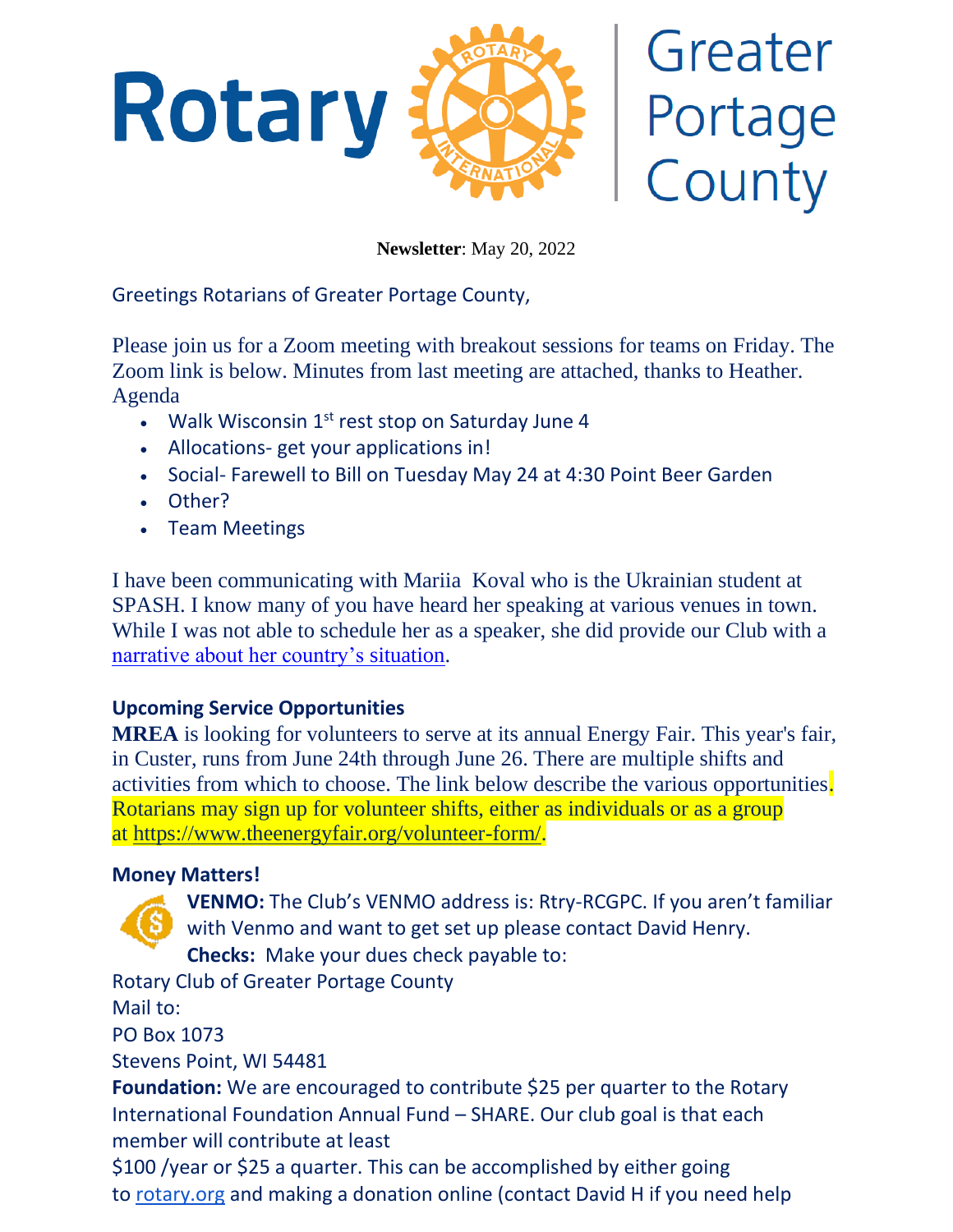setting this up), or by writing a separate check to Rotary Club of Greater Portage County with the indication that it is for the Rotary International Foundation Annual Fund – SHARE.



**Global Grant Scholarship**. Follow our GGS Scholar Sanne Roeven in London! You can sign up for Sanne's blog. Go to [https://sroeven.wordpress.com/.](https://sroeven.wordpress.com/) Did you know that the \$30,000 dollar scholarship is a matching grant from Rotary

Foundation? Our district 6220, provides \$15,000 and that is matched by Foundation funds. Rotary International also supports Peace Fellowships at seven Rotary Peace Centers. See your February Rotary magazine p.41 for more detail. We also have a candidate for the Grant in 2023. The GGS committee voted to move applicant Sophie Buchholtz forward. Her area of focus is the environment, Rotary's newest area. Stay tuned for more details…

### **Tentative Summer Schedule**

May 27 - No Meeting Memorial Day June 3 - Club Assembly June 10 - GCS Sanne Roeven from London (Zoom) June 17 - Ashley Schroeder- The Garden Wellness at Artist & Fare Complex Plover June 24 - No meeting? July 1 - No meeting Holiday July 8 - Club Assembly ZOOM July 15 - Business visit July 22 - Business visit July 29 - Team Meetings August 5 - MSTC OPEN Club Assembly August 12 - getting to know new member August 19 - NO MEETING August 26 - getting to know new member Sept. 2 - No meeting Holiday

## **ZOOM MEETING DETAILS.**

Join Zoom Meeting <https://us02web.zoom.us/j/86474788935?pwd=TXFBQ0JuK1FQd0pwQkI2YkQ3T2IvUT09>

*Regards,*

*Barb Mihm*



**Rotary Club of Greater Portage County Minutes**

Friday May 13, 2022 at 7:00 a.m. Zoom/Phone and Mid-State Technical College

Members Present

Barb Mihm, Heather Huebner, Rick Zahn, David Marie, Harry Magee, Leah Shulfer, Sam Dinga, Shari Laskowski, Ben Nusz, Eric Yonke, Bill Fehrenbach, David Rosenthal, Marc Christianson, Jenny Riggenbach, Jess Bowers, Sarah Scripps